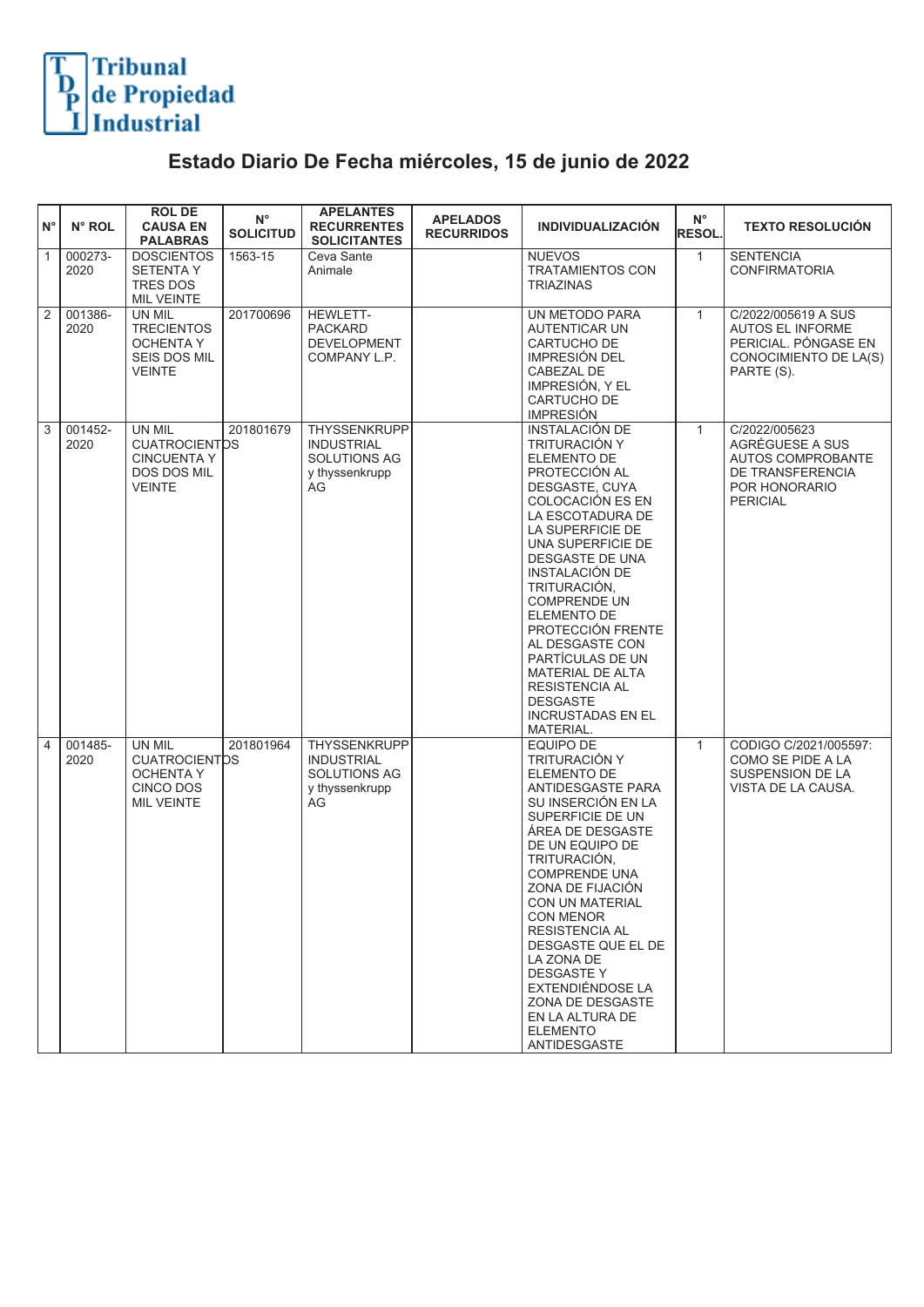| ١N°            | N° ROL          | <b>ROL DE</b><br><b>CAUSA EN</b><br><b>PALABRAS</b>                                        | $N^{\circ}$<br><b>SOLICITUD</b> | <b>APELANTES</b><br><b>RECURRENTES</b><br><b>SOLICITANTES</b>                                                                                                                                                  | <b>APELADOS</b><br><b>RECURRIDOS</b>           | <b>INDIVIDUALIZACIÓN</b>                                                                                                                                                                                                                                                                                                                                                                                                                                                             | $N^{\circ}$<br><b>RESOL.</b> | <b>TEXTO RESOLUCIÓN</b>                                                                                                                                                                                                                                                                                                                                               |
|----------------|-----------------|--------------------------------------------------------------------------------------------|---------------------------------|----------------------------------------------------------------------------------------------------------------------------------------------------------------------------------------------------------------|------------------------------------------------|--------------------------------------------------------------------------------------------------------------------------------------------------------------------------------------------------------------------------------------------------------------------------------------------------------------------------------------------------------------------------------------------------------------------------------------------------------------------------------------|------------------------------|-----------------------------------------------------------------------------------------------------------------------------------------------------------------------------------------------------------------------------------------------------------------------------------------------------------------------------------------------------------------------|
| $\sqrt{5}$     | 001563-<br>2020 | UN MIL<br><b>QUINIENTOS</b><br><b>SESENTA Y</b><br>TRES DOS<br><b>MIL VEINTE</b>           | 201700359                       | <b>ICEE HOLDINGS</b><br>PTY LTD                                                                                                                                                                                | <b>CARTONES SAN</b><br><b>FERNANDO</b><br>SPA. | MÉTODO Y SISTEMA<br>PARA CREAR UNA<br>ARTICULACIÓN EN UN<br><b>CUERPO DE MATERIAL</b><br>EXPANDIBLE, TAL<br>COMO UN ENVASE.<br><b>QUE COMPRENDE:</b><br><b>MOLDEAR EL</b><br><b>MATERIAL</b><br><b>EXPANDIBLE PARA</b><br><b>FORMAR EL CUERPO:</b><br>CREAR UNA REGIÓN<br><b>DE MATERIAL</b><br><b>EXPANDIBLE EN</b><br><b>EXCESO ADYACENTE</b><br>A LA ARTICULACIÓN; Y<br><b>COMPRIMIR LA</b><br>REGIÓN DE MATERIAL<br><b>EXPANDIBLE EN</b><br><b>EXCESO EN LA</b><br>ARTICULACIÓN. | $\mathbf{1}$                 | CODIGO C/2021/005592:<br>TENGASE PRESENTE LA<br><b>DELEGACION DE PODER</b><br>EN FAVOR DE<br>SEBASTIAN CORREGE<br>DE AMESTI. CODIGO<br>C/2021/005593: A LO<br>PRINCIPAL: TENGASE<br>POR ANUNCIADO; AL<br>PRIMER OTROSI: COMO<br>SE PIDE A LA SOLICITUD<br>DE ALEGATOS POR<br>VIDEOCONFERENCIA; AL<br>SEGUNDO OTROSI:<br><b>TENGASE PRESENTE</b><br>DATOS DE CONTACTO. |
| 6              | 000059-<br>2021 | <b>CINCUENTA Y</b><br><b>NUEVE DOS</b><br>MIL VEINTE Y<br><b>UN</b>                        | 201703449                       | <b>DASH LLC</b>                                                                                                                                                                                                |                                                | <b>DISPOSITIVOS DE</b><br><b>INDICACIÓN DE</b><br><b>DESGASTEY</b><br>MÉTODOS Y<br><b>ENSAMBLAJES</b><br><b>RELACIONADOS</b>                                                                                                                                                                                                                                                                                                                                                         | $\mathbf{1}$                 | CODIGO C/2022/005616: A<br>LO PRINCIPAL: TENGASE<br>PRESENTE LA<br>DELEGACION DE PODER<br>EN FAVOR DE<br>SEBASTIAN ALVARADO<br>MUÑOZ; AL OTROSI: POR<br>ACOMPAÑADO. CODIGO<br>C/2022/005617: TENGASE<br>POR ANUNCIADO.                                                                                                                                                |
| $\overline{7}$ | 000157-<br>2021 | <b>CIENTO</b><br><b>CINCUENTA Y</b><br>SIETE DOS<br>MIL VEINTE Y<br>UN                     | 201803041                       | <b>NICOVENTURES</b><br><b>HOLDINGS</b><br>LIMITED.                                                                                                                                                             |                                                | <b>SISTEMA</b><br>ELECTRÓNICO DE<br>SUMINISTRO DE<br><b>AEROSOLY</b><br><b>VAPORIZADOR PARA</b><br>EL MISMO                                                                                                                                                                                                                                                                                                                                                                          | $\mathbf{1}$                 | CODIGO C/2021/005611:<br>TENGASE PRESENTE LA<br>DELEGACION DE PODER<br>EN FAVOR DE<br>SEBASTIAN CORREGE<br>DE AMESTI. CODIGO<br>C/2021/005612: A LO<br>PRINCIPAL: TENGASE<br>POR ANUNCIADO; AL<br>PRIMER OTROSI: COMO<br>SE PIDE A LA SOLICITUD<br>DE ALEGATOS POR<br>VIDEOCONFERENCIA; AL<br><b>SEGUNDO OTROSI:</b><br><b>TENGASE PRESENTE</b><br>DATOS DE CONTACTO. |
| $\overline{8}$ | 000185-<br>2022 | <b>CIENTO</b><br><b>OCHENTA Y</b><br>CINCO DOS<br>MIL VEINTE Y<br>DOS.                     | 3402-14                         | <b>COMMONWEALTH</b><br><b>SCIENTIFIC</b><br><b>AND</b><br><b>INDUSTRIAL</b><br><b>RESEARCH</b><br><b>ORGANISATION</b><br>- GRAINS<br><b>RESEARCH</b><br><b>AND</b><br><b>DEVELOPMENT</b><br><b>CORPORATION</b> |                                                | <b>METODO PARA</b><br>PRODUCIR ACIDOS<br><b>GRASOS POLI-</b><br><b>INSATURADOS DE</b><br>CADENA LARGA EN<br><b>CELULAS VEGETALES.</b><br><b>COMPOSICIONES</b><br><b>DERIVADAS DE</b><br><b>DICHAS ESPECIES</b><br><b>VEGETALES, ASI</b><br>COMO EL USO DE LOS<br><b>LIPIDOS Y ACEITES</b><br>OBTENIDOS.<br>[Registro Nro. 62.907]                                                                                                                                                    | $\overline{2}$               | CODIGO C/2021/005590: A<br>LO PRINCIPAL: TENGASE<br>POR ANUNCIADO: AL<br>OTROSI: COMO SE PIDE<br>A LA SOLICITUD DE<br>ALEGATOS POR<br>VIDEOCONFERENCIA.<br>CONCEDE PROTECCION<br><b>SUPLEMENTARIA</b>                                                                                                                                                                 |
| $\overline{9}$ | 000621-<br>2022 | <b>SEISCIENTOS</b><br><b>VEINTE Y UN</b><br><b>DOS MIL</b><br><b>VEINTEY</b><br><b>DOS</b> | 1442593                         | <b>RAFAEL</b><br><b>ALBERTO</b><br><b>BERARDI</b><br><b>HERNÁNDEZ</b>                                                                                                                                          |                                                | <b>SAINTS HARD</b><br><b>SELTZER</b>                                                                                                                                                                                                                                                                                                                                                                                                                                                 | $\overline{2}$               | CODIGO C/2021/005607:<br><b>TENGASE POR</b><br>ANUNCIADO.<br><b>SENTENCIA</b><br><b>REVOCATORIA</b>                                                                                                                                                                                                                                                                   |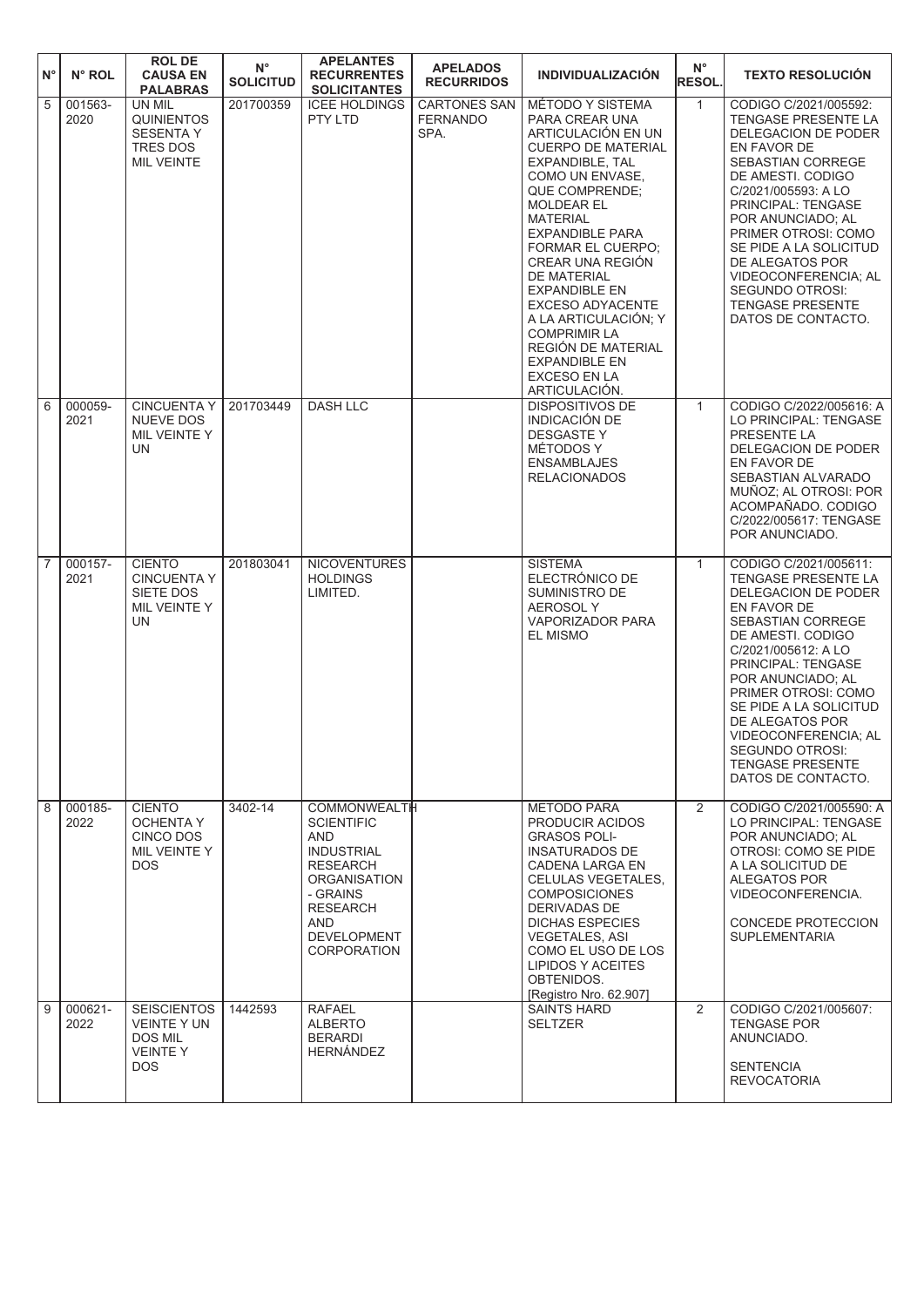| $N^{\circ}$     | $N^{\circ}$ ROL    | <b>ROL DE</b><br><b>CAUSA EN</b><br><b>PALABRAS</b>                                        | $N^{\circ}$<br><b>SOLICITUD</b> | <b>APELANTES</b><br><b>RECURRENTES</b><br><b>SOLICITANTES</b> | <b>APELADOS</b><br><b>RECURRIDOS</b>          | <b>INDIVIDUALIZACIÓN</b>                       | $N^{\circ}$<br><b>RESOL.</b> | <b>TEXTO RESOLUCIÓN</b>                                                                                                                                                                             |
|-----------------|--------------------|--------------------------------------------------------------------------------------------|---------------------------------|---------------------------------------------------------------|-----------------------------------------------|------------------------------------------------|------------------------------|-----------------------------------------------------------------------------------------------------------------------------------------------------------------------------------------------------|
| 10 <sup>1</sup> | 000622-<br>2022    | <b>SEISCIENTOS</b><br><b>VEINTEY</b><br><b>DOS DOS MIL</b><br><b>VEINTEY</b><br><b>DOS</b> | 1358430                         | <b>ARVAL</b><br>SERVICE LEASE                                 |                                               | ARVAL. FOR THE MANY<br><b>JOURNEYS IN LIFE</b> | $\overline{2}$               | CODIGO C/2021/005565:<br>COMO SE PIDE A LA<br>SOLICITUD DE<br><b>ALEGATOS POR</b><br>VIDEOCONFERENCIA.<br>CODIGO C/2021/005589:<br><b>TENGASE POR</b><br>ANUNCIADO.<br><b>SENTENCIA</b>             |
|                 |                    |                                                                                            |                                 |                                                               |                                               |                                                |                              | REVOCATORIA PARCIAL                                                                                                                                                                                 |
| 11              | 000629-<br>2022    | <b>SEISCIENTOS</b><br><b>VEINTEY</b><br>NUEVE DOS<br>MIL VEINTE Y<br><b>DOS</b>            | 1440537                         | <b>AUTECO</b><br>MOBILITY S.A.S.                              |                                               | <b>VOLTA MOTORBIKES</b>                        | 2                            | CODIGO C/2021/005563:<br>COMO SE PIDE A LA<br>SOLICITUD DE<br>ALEGATOS POR<br>VIDEOCONFERENCIA.<br>CODIGO C/2021/005606:<br><b>TENGASE POR</b><br>ANUNCIADO.                                        |
|                 |                    |                                                                                            |                                 |                                                               |                                               |                                                |                              | <b>SENTENCIA</b><br><b>CONFIRMATORIA</b>                                                                                                                                                            |
| 12              | 000634-<br>2022    | <b>SEISCIENTOS</b><br><b>TREINTA Y</b><br><b>CUATRO DOS</b><br>MIL VEINTE Y<br><b>DOS</b>  | 1468347                         | <b>AIKUKI SPA</b>                                             | SOCIÉTÉ DES<br><b>PRODUITS</b><br>NESTLÉ S.A. | <b>AIKUKI</b>                                  | 2                            | CODIGO C/2021/005573:<br>COMO SE PIDE A LA<br>SOLICITUD DE<br>ALEGATOS POR<br>VIDEOCONFERENCIA.<br>CODIGO C/2021/005601:<br><b>TENGASE POR</b><br>ANUNCIADO.<br><b>SENTENCIA</b>                    |
|                 |                    |                                                                                            |                                 |                                                               |                                               |                                                |                              | <b>CONFIRMATORIA</b>                                                                                                                                                                                |
| 13 <sup>1</sup> | 000637-<br>2022    | <b>SEISCIENTOS</b><br><b>TREINTA Y</b><br>SIETE DOS<br>MIL VEINTE Y<br><b>DOS</b>          | 1464041                         | <b>CITREX CHILE</b><br><b>SPA</b>                             |                                               | <b>FUCHICHAO</b>                               | 2                            | CODIGO C/2021/005564:<br>COMO SE PIDE A LA<br>SOLICITUD DE<br>ALEGATOS POR<br>VIDEOCONFERENCIA.<br>CODIGO C/2021/005588:<br><b>TENGASE POR</b><br>ANUNCIADO.<br><b>SENTENCIA</b>                    |
|                 |                    |                                                                                            |                                 |                                                               |                                               |                                                |                              | <b>CONFIRMATORIA</b>                                                                                                                                                                                |
| 14              | 000645-<br>2022    | <b>SEISCIENTOS</b><br><b>CUARENTA Y</b><br>CINCO DOS<br>MIL VEINTE Y<br><b>DOS</b>         | 1398315                         | SOCIEDAD DE<br><b>SERVICIOS</b><br><b>GRUPO F.F SPA</b>       |                                               | AX STORE CHILE                                 | $\overline{2}$               | CODIGO C/2021/005555: A<br>LO PRINCIPAL: COMO SE<br>PIDE A LA SOLICITUD DE<br>ALEGATOS POR<br>VIDEOCONFERENCIA; AL<br>OTROSI: TENGASE POR<br>ANUNCIADO.<br><b>SENTENCIA</b><br><b>CONFIRMATORIA</b> |
|                 | 15 000646-         | <b>SEISCIENTOS</b>                                                                         | 1448006                         | ÁLVARO                                                        |                                               | <b>BRANDS 4 CHANGE</b>                         | 3                            | CODIGO C/2021/005575:                                                                                                                                                                               |
|                 | 2022               | <b>CUARENTA Y</b><br>SEIS DOS MIL<br><b>VEINTEY</b><br><b>DOS</b>                          |                                 | RODRIGO LAZO<br><b>SEPÚLVEDA</b>                              |                                               |                                                |                              | <b>TENGASE POR</b><br>ANUNCIADO.<br>CODIGO C/2022/005622:<br>TENGASE PRESENTE EN<br>LA VISTA DE LA CAUSA.<br><b>SENTENCIA</b><br><b>REVOCATORIA</b>                                                 |
| 16              | $000651 -$<br>2022 | <b>SEISCIENTOS</b><br><b>CINCUENTA Y</b><br>UN DOS MIL<br><b>VEINTEY</b><br>DOS.           | 1391702                         | <b>LABORATORIOS</b><br>PISA, S.A DE<br>C.V.                   |                                               | PISA FARMACEUTICA                              | 2                            | CODIGO C/2021/005608:<br><b>TENGASE POR</b><br>ANUNCIADO.<br><b>SENTENCIA</b><br><b>CONFIRMATORIA</b>                                                                                               |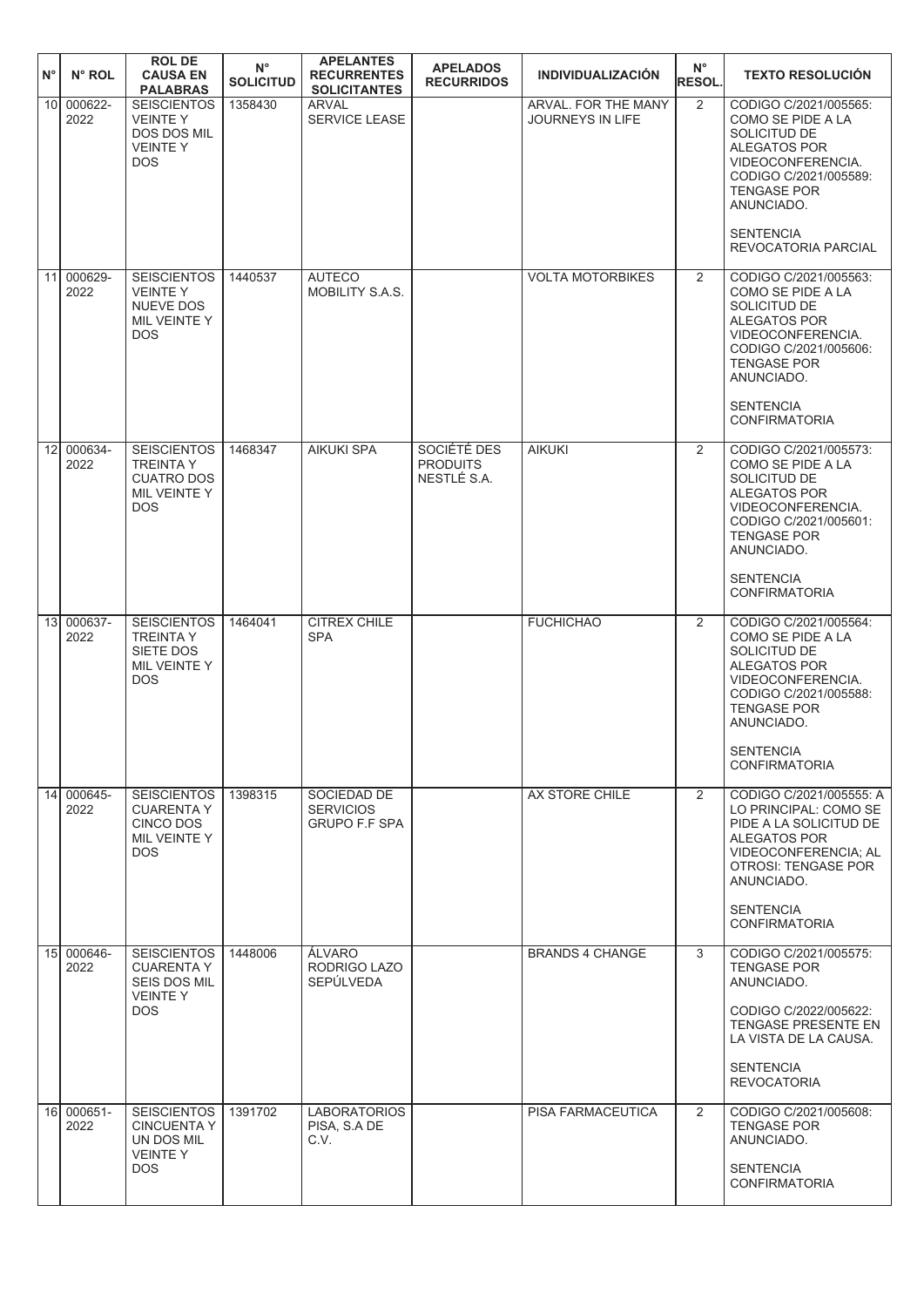| $N^{\circ}$ | N° ROL                             | <b>ROL DE</b><br><b>CAUSA EN</b><br><b>PALABRAS</b>                                          | $N^{\circ}$<br><b>SOLICITUD</b> | <b>APELANTES</b><br><b>RECURRENTES</b><br><b>SOLICITANTES</b>                                          | <b>APELADOS</b><br><b>RECURRIDOS</b> | <b>INDIVIDUALIZACIÓN</b>            | $N^{\circ}$<br><b>RESOL.</b> | <b>TEXTO RESOLUCION</b>                                                                                                                                                                                                                                                                                                                                  |
|-------------|------------------------------------|----------------------------------------------------------------------------------------------|---------------------------------|--------------------------------------------------------------------------------------------------------|--------------------------------------|-------------------------------------|------------------------------|----------------------------------------------------------------------------------------------------------------------------------------------------------------------------------------------------------------------------------------------------------------------------------------------------------------------------------------------------------|
|             | 17<br>000659-<br>2022              | <b>SEISCIENTOS</b><br><b>CINCUENTA Y</b><br>NUEVE DOS<br>MIL VEINTE Y<br><b>DOS</b>          | 1448218                         | <b>COMERCIALIZADORA</b><br>DE<br><b>PRODUCTOS</b><br><b>DEL MAR</b><br><b>FRESCA MAR</b><br><b>SPA</b> |                                      | <b>FRESCA MAR</b><br><b>SEAFOOD</b> | 2                            | CODIGO C/2021/005602: A<br>LO PRINCIPAL: TENGASE<br>POR ANUNCIADO: AL<br>PRIMER OTROSI: COMO<br>SE PIDE A LA SOLICITUD<br>DE ALEGATOS POR<br>VIDEOCONFERENCIA; AL<br><b>SEGUNDO OTROSI:</b><br><b>TENGASE PRESENTE</b><br>DATOS DE CONTACTO.<br><b>SENTENCIA</b><br><b>REVOCATORIA</b>                                                                   |
|             | 18 <sup>l</sup><br>000668-<br>2022 | <b>SEISCIENTOS</b><br><b>SESENTA Y</b><br>OCHO DOS<br>MIL VEINTE Y<br>DOS                    | 1468559                         | <b>POLVOS</b><br>DORADOS S.A.                                                                          |                                      | <b>GLOW</b>                         | $\mathbf{1}$                 | <b>HABIENDOSE</b><br>ADVERTIDO QUE SE<br><b>ENCUENTRAN</b><br>RADICADAS EN ESTE<br>TRIBUNAL LAS CAUSAS<br>ROL N° 687-2022 Y 688-<br>2022 DEL SIGNO "GLOW"<br>SE RESUELVE<br><b>DECRETAR LA VISTA</b><br>CONJUNTA UNA EN POS<br>DE OTRA EN UNA MISMA<br>TABLA, DEJESE<br>CONSTANCIA DIGITAL EN<br>LOS ROLES 687 Y 688-<br>2022.                           |
|             | 000671-<br>19 <sup>1</sup><br>2022 | <b>SEISCIENTOS</b><br><b>SETENTA Y</b><br>UN DOS MIL<br><b>VEINTEY</b><br>DOS                | 1457896                         | <b>AGROADVANCE</b><br><b>SPA</b>                                                                       |                                      | ROOT ADVANCE                        | 2                            | CODIGO C/2021/005586: A<br>LO PRINCIPAL: TENGASE<br>POR ANUNCIADO; AL<br>PRIMER OTROSI: COMO<br>SE PIDE A LA SOLICITUD<br>DE ALEGATOS POR<br>VIDEOCONFERENCIA; AL<br>SEGUNDO OTROSI:<br><b>TENGASE PRESENTE</b><br>DATOS DE CONTACTO.<br>CODIGO C/2021/005587:<br>TENGASE PRESENTE EN<br>LA VISTA DE LA CAUSA.<br><b>SENTENCIA</b><br><b>REVOCATORIA</b> |
|             | 20I<br>000672-<br>2022             | <b>SEISCIENTOS</b><br><b>SETENTA Y</b><br><b>DOS DOS MIL</b><br><b>VEINTEY</b><br><b>DOS</b> | 1447803                         | <b>FALTIN &amp;</b><br><b>PARTNERS</b><br><b>RETAIL SPA</b>                                            |                                      | <b>TEH</b>                          | $\mathbf{1}$                 | CODIGO C/2021/005591: A<br>LO PRINCIPAL: COMO SE<br>PIDE A LA SUSPENSION<br>DE LA VISTA DE LA<br>CAUSA: AL OTROSI: POR<br><b>ACOMPAÑADO</b><br>COMPROBANTE DE<br>CONSIGNACION.                                                                                                                                                                           |
|             | 000679-<br>211<br>2022             | <b>SEISCIENTOS</b><br><b>SETENTA Y</b><br><b>NUEVE DOS</b><br>MIL VEINTE Y<br><b>DOS</b>     | 1442255                         | AGRÍCOLA Y<br><b>COMERCIAL</b><br><b>NUTRIFERT</b><br>CHILE LIMITADA                                   |                                      | <b>NS GROUP</b>                     | $\mathbf{1}$                 | A LA PRESENTACION DE<br>FECHA 14-06-2022<br>CODIGO C/2022/005604. A<br>LO PRINCIPAL: COMO SE<br>PIDE AL SE HACE PARTE.<br>AL PRIMER OTROSI:<br>COMO SE PIDE A LA<br>SOLICITUD DE<br>ALEGATOS.<br>AUTOS EN RELACION.                                                                                                                                      |